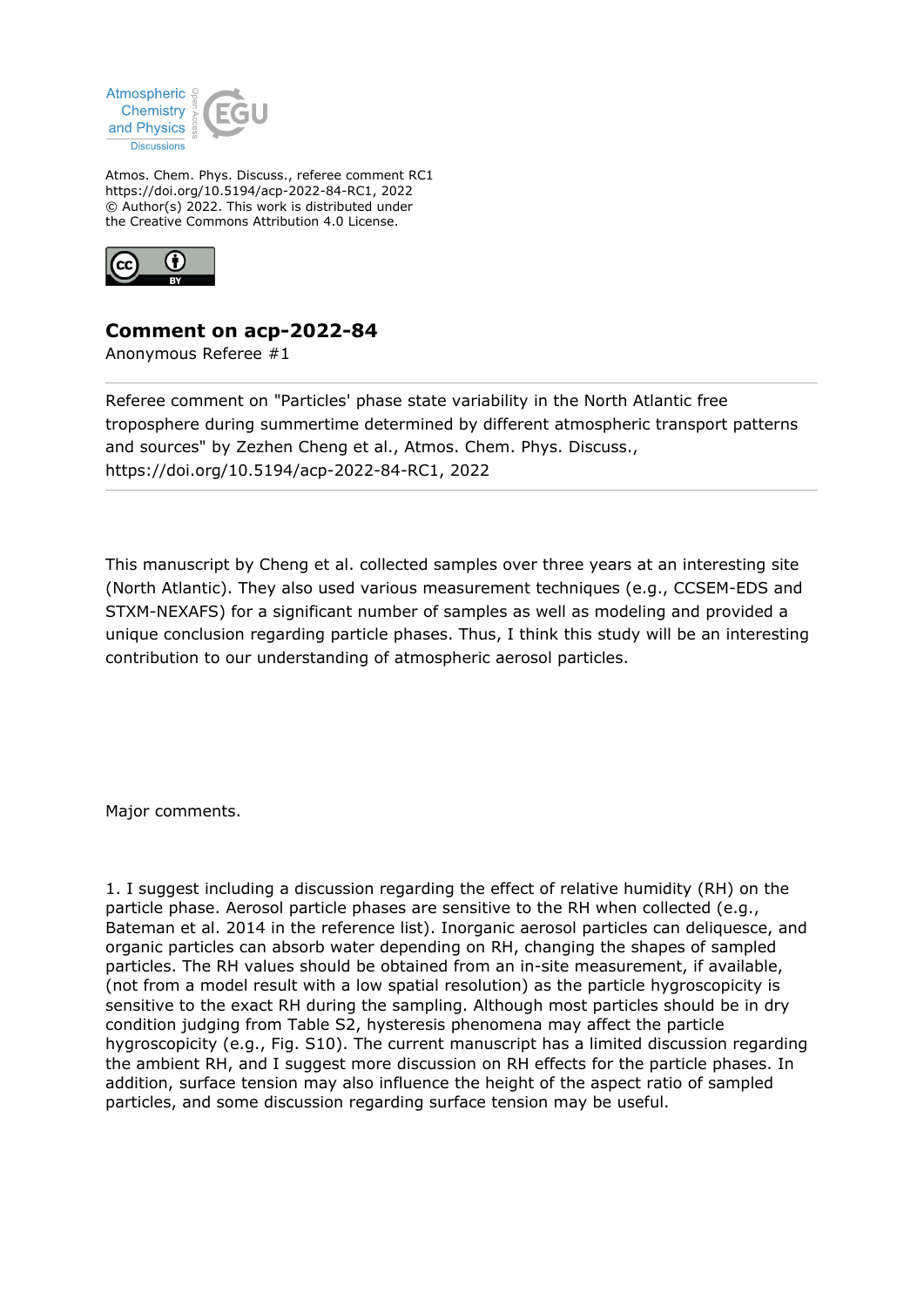2. The authors discuss the CO source contributions using the FLEXPART model. Although the model is acceptable and useful for CO, I wonder if it can be used to interpret the source of aerosol particles, especially for those with aging more than ten days. CO is gas and will not be removed from the atmosphere. On the other hand, a fraction of aerosol particles will be removed by mainly wet depositions during the transport with more than ten days (Table 1). Thus, it is not sure if the estimates of "contribution of source" in the table are valid for aerosol particles. Some explanation will be needed here.

3. Quality of Supporting information is a problem. The figures and captions include many errors, including the title (!), which is different from the manuscript. I wonder if the authors submitted the correct one or a draft version.

Specific comments.

4. Line 158. "an environmental SEM (ESEM) equipped with a FEI Quanta digital field emission gun, operated at 20 kV" and line 213 " Environmental Scanning Electron Microscopy (ESEM, Quanta 3D, Thermo Fisher)"

Are they different ESEM or the same one? The ESEM in line 158 is used for the CCSEM-EDS? It isn't very clear, and please specify them clearly.

5. Line 193 "inorganic components (In)"

In, IN, and "inorganics" are inconsistently used. For example, In is in line 207, "inorganics" is used in line 209, and IN is in line 324. In addition, "In" is confusing as it is like In (preposition).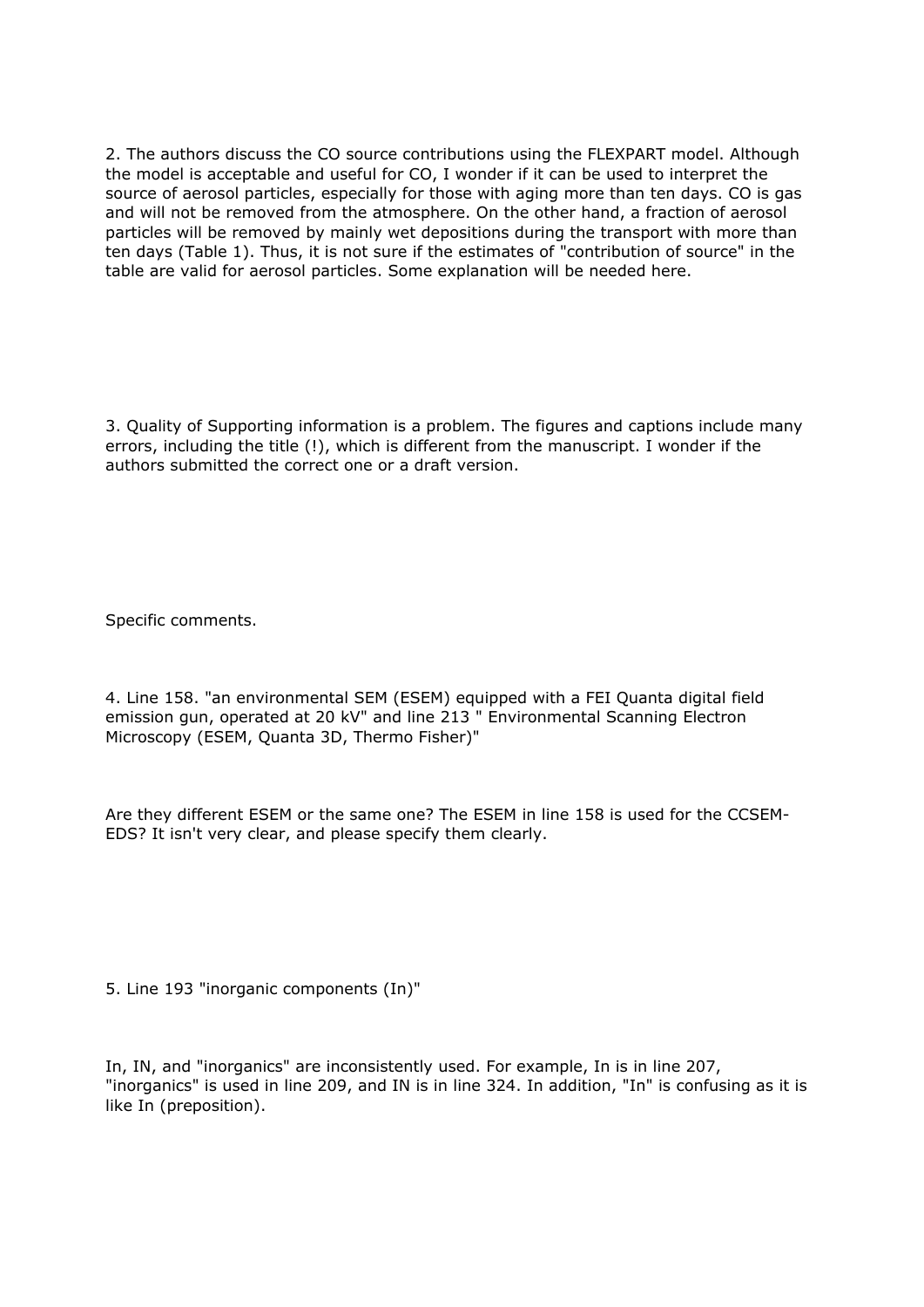6. Line 296-297. "Our particles are internally mixed based on tilted transmission electron microscopy (TEM, the titled angle was 70°) (Fig. S8)."

Please explain how to see Fig. S8, i.e., how the TEM image indicates internally mixed particles. Same for the description in line 328

7. Line 317-319. "Sulfate (CNOS and sea salt with sulfate) particles are also very abundant in all samples ( $\sim$ 18 to 34 %), suggesting that these particles were involved in cloud processing (Ervens et al., 2011; Kim et al., 2019; Lee et al., 2011, 2012; Zhou et al., 2019)."

I am not sure why they were involved in cloud processing. Sulfate can originate from various processes. Does it mean organosulfates (CNOS)??

8. Line 324-325. states of OC (green), IN (blue), and EC (red) found in S3-3 and S4-2, which are (a) organic particle (green), (b) EC core (red) and coated by OC (green), (c) internally mixed EC (red) and In (cyan) coated by OC (green), and (d) In (cyan) coated by OC (green).

Both "cyan" and "blue" are used for In. I think it should be blue or IN and In are different??

9. Line 373-375. "These results suggest that apart from environmental factors, the inorganic components, the molecular weight of organic compounds, and the O/C ratio (or aging time) all affect the phase state of internally mixed particles."

They are true at specific RH values. For example, < RH 80%, ammonium sulfate is solid (crystal), and > RH 80%, they become liquid (deliquesce). These factors change the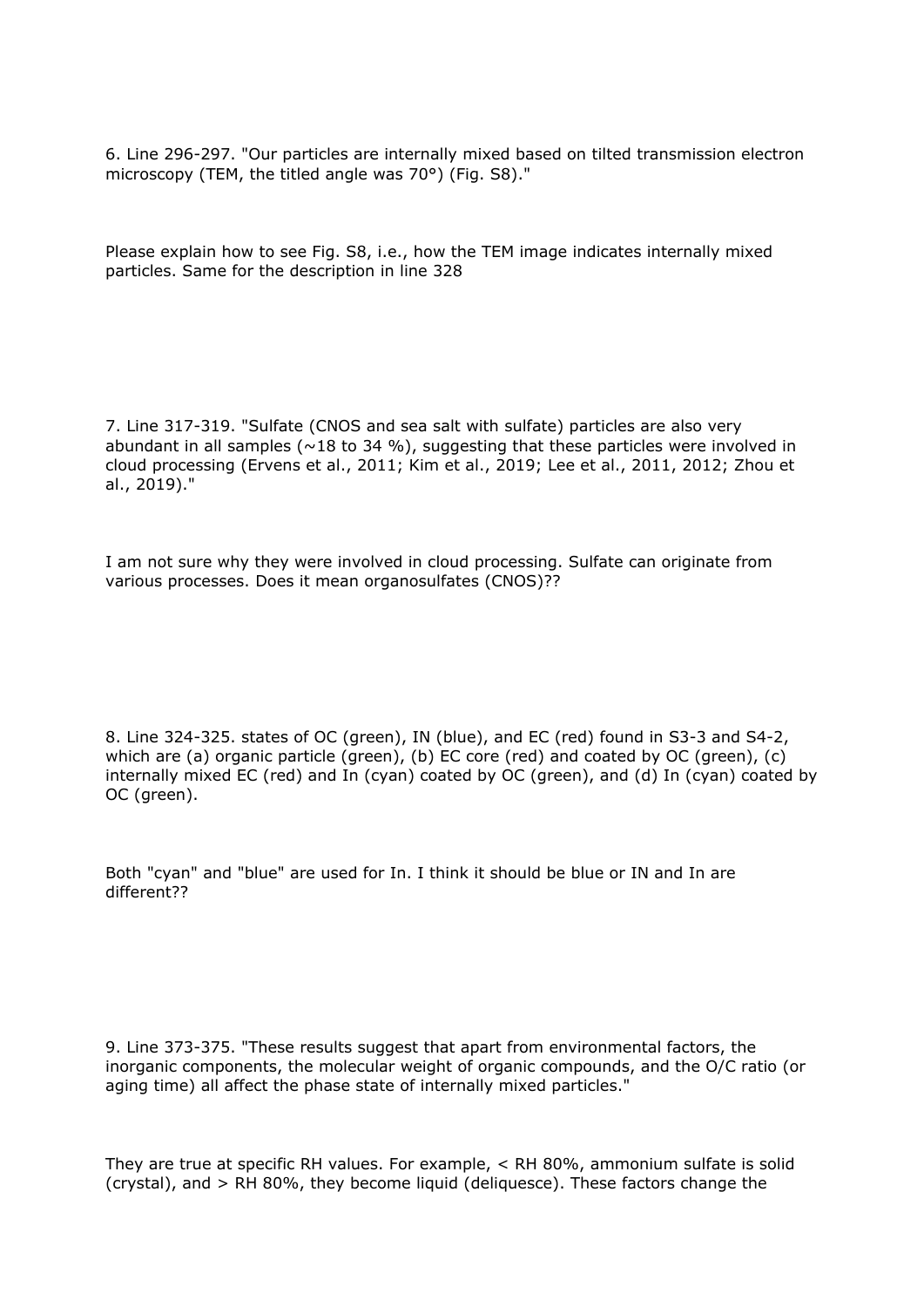specific RH % that changes the particle phase state. Although it says "apart from environmental factors", some words about RH will be useful. Please see my comment 1.

10. Line 409-410. "Typically, particles with the same area equivalent diameter but higher TCA are more viscous (more solid-like) since they are less flat in shape (Fraund et al., 2020; Tomlin et al., 2020)."

The particle height may be also influenced by its surface tension if they are liquid. Please see my comment 1.

11. Figure 1. Please indicate what are the color indicate and what are the boxes and numbers.

12. Figure 2. These "solid black cycles" (circle?) are difficult to see with dark blue background.

13. Figure 3. Although I can imagine what the inserted normalized number fractions with size distributions in the upper right of each panel mean, it is better to have some explanation, especially the meanings of Y-axes.

14. Figure 4. Please indicate which samples were used for each panel.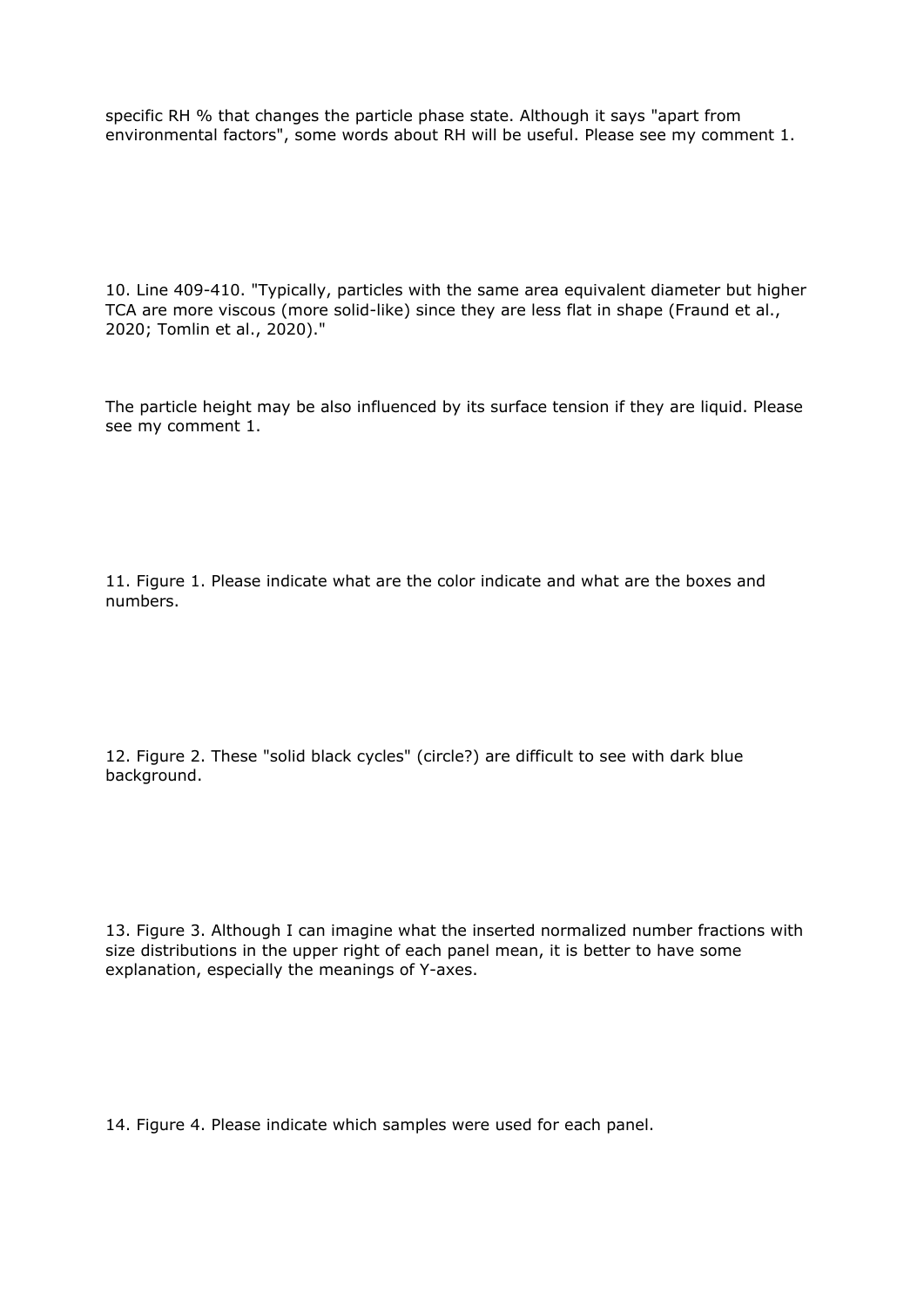15. Figure 5. Is panel (b) SA1 or SA2?

Table 1 indicates that 29.8% of SA1 particles are solid. Although I see SA1 includes relatively more semisolid particles, I cannot see solid particles. Could you indicate some examples of solid particles in the SEM images using ambient samples?

I also suggest adding RH values when collected for these samples.

16. Figure 6. In panel (a), there are 3 or 4 solid particles in SA2, but the solid particle % in SA2 is 0.0 in Table 1. Are they correct?

Supplementary information

I do not think I could indicate all errors. Please check the data carefully (or maybe it is a wrong file?).

17. The title is different from the main text.

18. Line 21. "where Tg,w is equal to 136 K, is the Tg for pure water,"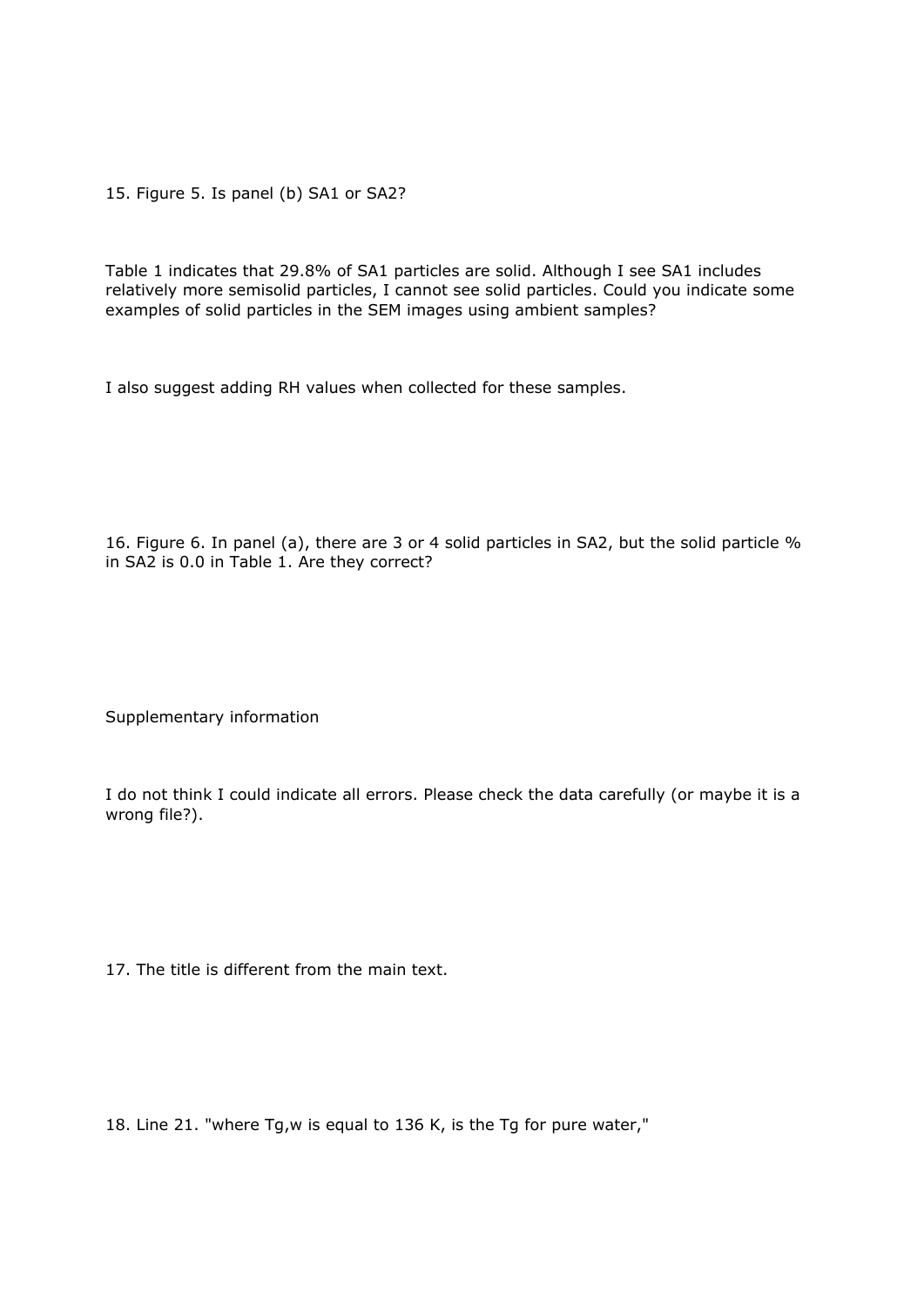Tgw is 136K, correct?

```
" is the Tg for pure water " is correct?
```
19. Equation S3. C\_real=(123.2±1.4)−(4.738±0.214)log(H)−(1.186±0.02)C\_measured.

This equation indicates that less measured C atomic percentages yield a high "real" C percentage. I.e., if a particle includes no measured carbon percent (0%), it will have  $\sim$ 100 % of real C percent (by assuming  $H = 1$ ). Although I do not have a way to check the accuracy, it is difficult to believe the result without more explanation. The calculation may influence the results in Figure S2, in which a fraction of particles consists of only C (no O nor other elements).

The equation S4 is also questionable. How can O=0%, which is seen in Fig. S2, be achieved?

O\_real=(13.68±0.18)−(0.3413±0.0636)log(H)+(0.2579 ± 0.0072)O\_measured (S4)

20. Line 49-51. "Since the particles are spheric, the measured area equivalent diameter (μm) is approximately equal to the height of particles. Therefore, when applying the correction function on our CCSEM-EDX data, we need to estimate the H by dividing the longest diameter retrieved from CCSEM-EDX measurement by the aspect ratio retrieved from tilted images (see Sect. 3.3.2). "

Do you have all aspect ratio data for all EDS measured particles? I think the aspect ratio was measured using ESEM, and the EDS was by CCSEM-EDS.

21. Table S1. Are there CCSEM data that can be listed for these samples?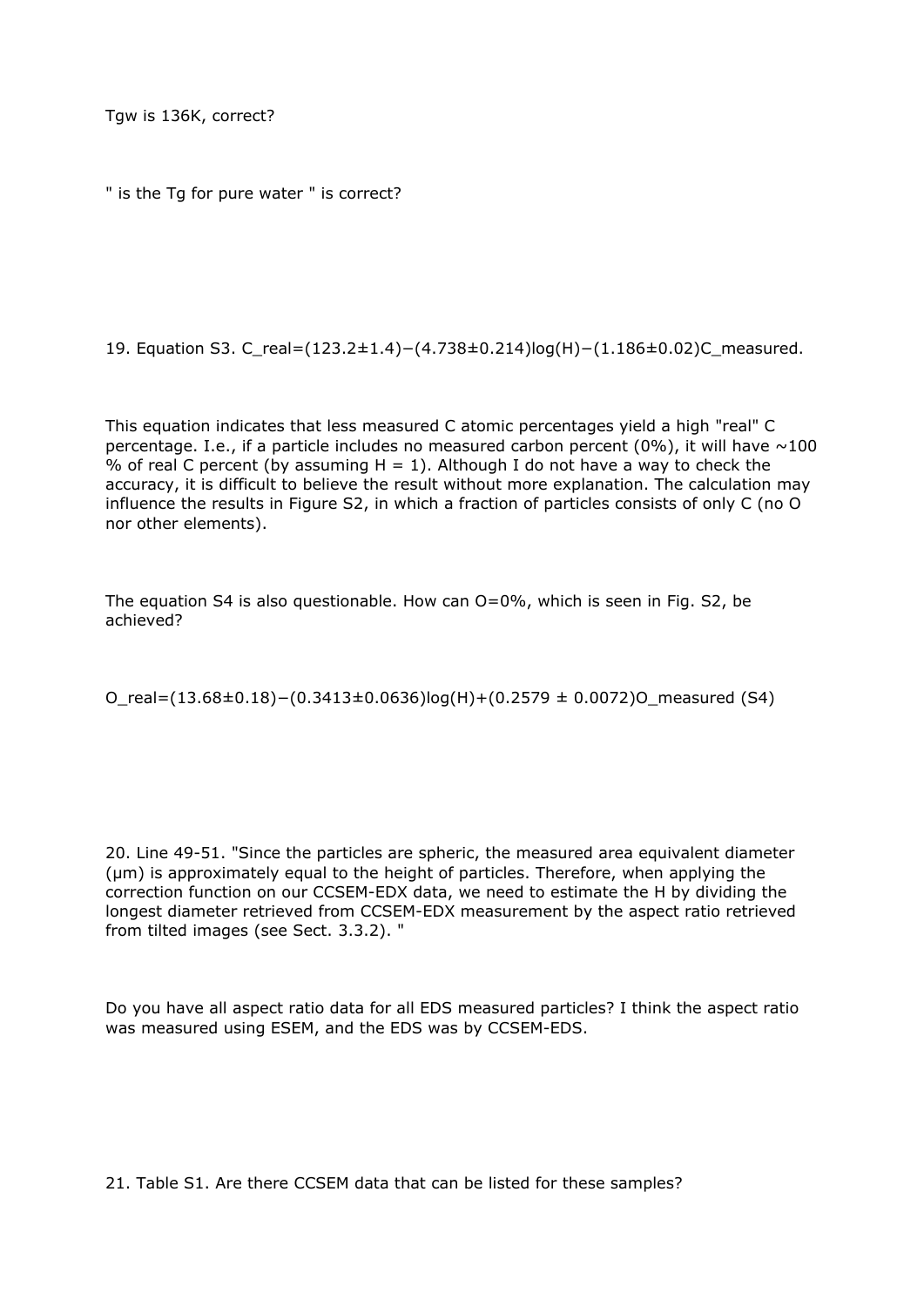22. Figure S2. These data, especially for C, look different between those from SA1 to S6 and those from S3-1 to S4-4 (different sampling periods). Are there any technical differences?

Potassium (K) may be used for a biomass-burning tracer. Have you checked it?

23. Figure S3. If you go to "No" and "No," you will find a question "Al+Si+Fe+Fe>Na", where you have double Fe.

24. Figure S4. Panel (a). There is "S-2," but it should be "S3-2." Y-axis should have "100" instead of "00". The caption should be "June" instead of "Jun."

25. Figure S5. The caption indicates from (a) to (i), whereas the panels are from (a) to (h).

26. Figure S7. "Jun" should be "June." Panel (a) and (b) is upside down. The legend in the panel (a, bottom) is overlapped with the plot.